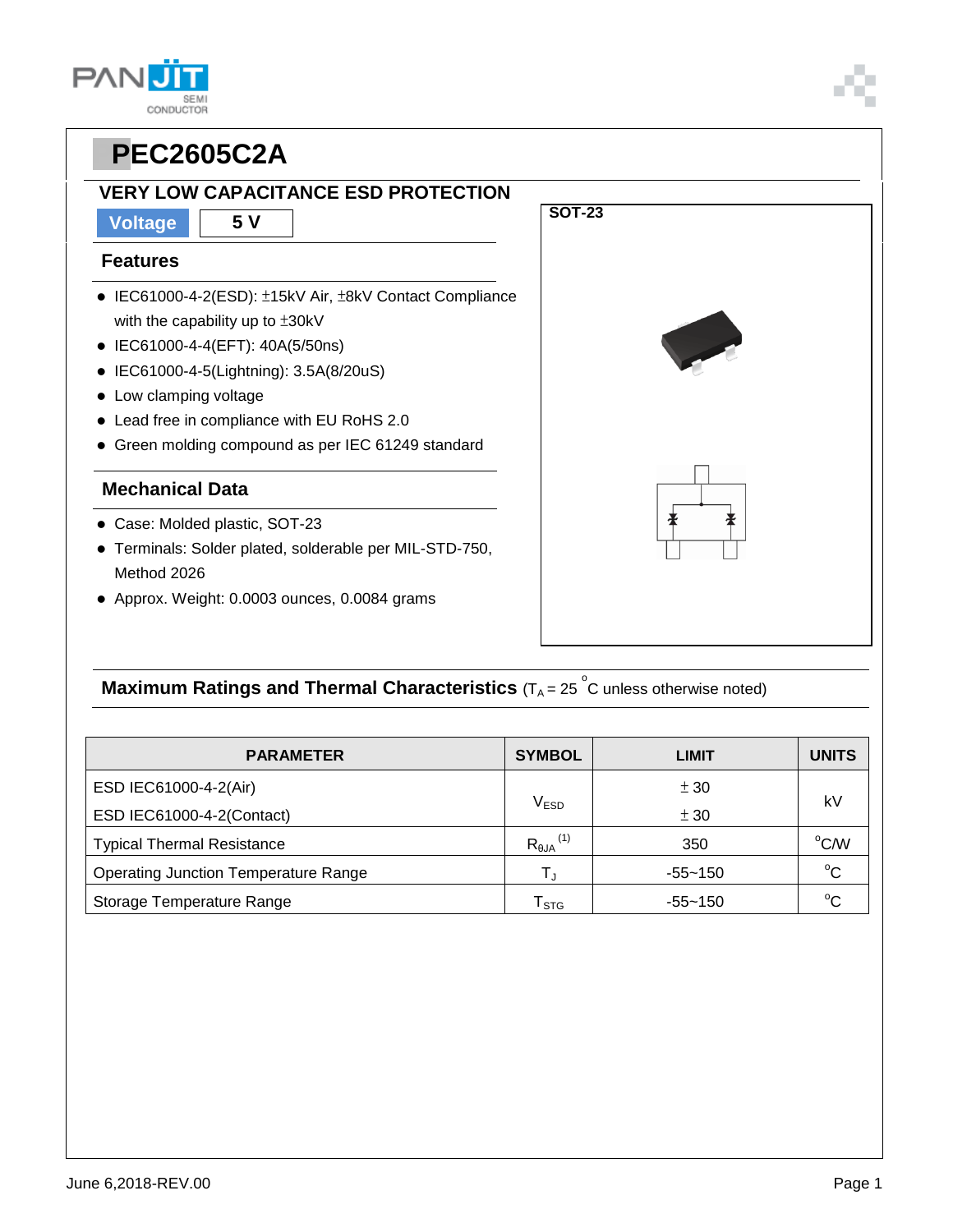



### **Electrical Characteristics**  $(T_A = 25 \degree C$  unless otherwise noted)

| <b>PARAMETER</b>               | <b>SYMBOL</b>            | <b>TEST CONDITION</b>                | MIN. | TYP. | MAX. | <b>UNITS</b> |  |
|--------------------------------|--------------------------|--------------------------------------|------|------|------|--------------|--|
| Reverse Stand-Off Voltage      | $V_{RWM}$ <sup>(2)</sup> |                                      |      |      | 5    | V            |  |
| Snap-Break Voltage             | $V_{SB}$                 | $I_{SB} = 50mA$                      | 5    |      | 8    | $\vee$       |  |
| Reverse leakage current        | I <sub>R</sub>           | $V_R = 5.0V$                         |      |      | 0.1  | $\mu$ A      |  |
| <b>Clamping Voltage</b>        | $V_{CL}$                 | $I_{PP} = 1A$ , $t_P = 8/20 \mu s$   |      |      | 9    |              |  |
|                                |                          | $I_{PP} = 3.5A$ , $t_P = 8/20 \mu s$ |      |      | 12.5 | $\vee$       |  |
| <b>Clamping Voltage TLP</b>    | $V_{CL}$ <sup>(3)</sup>  | $I_{PP} = 8A$ , $t_P = 100$ ns       |      | 10   | ۰    | V            |  |
|                                |                          | $I_{PP}$ =16A, $t_P$ =100ns          |      | 12   |      |              |  |
| <b>Dynamic Resistance</b>      | $R_{DYN}$                | $t_P = 100$ ns                       |      | 0.25 | ۰    | Ω            |  |
| Off State Junction Capacitance | $C_{J}$                  | 0Vdc Bias f=1MHz                     |      |      | 6    | pF           |  |

NOTES:

- 1. Mounted on a FR4 PCB, Single-sided copper, mini pad.
- 2. A transient suppressor is selected according to the working peak reverse voltage( $V_{RWM}$ ), which should be equal to or greater than the DC or continuous peak operation voltage level.
- 3. Testing using Transmission Line Pulse (TLP) conditions:  $Z0 = 50 \Omega$ , t<sub>P</sub> = 100 ns.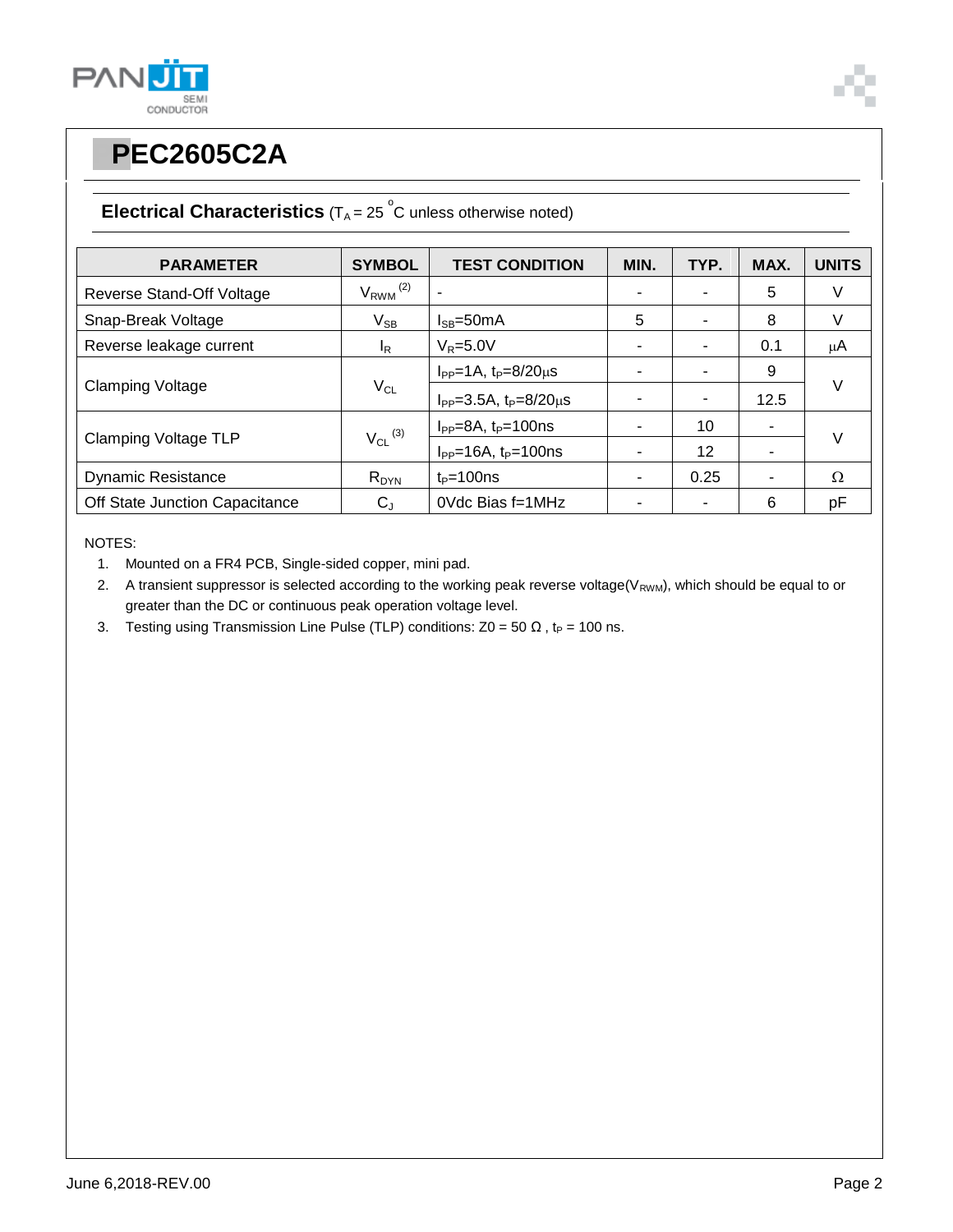

100 110

## **TYPICAL CHARACTERISTIC CURVES**

**PPEC2605C2A**

 $t_P = 8/20$  us

12

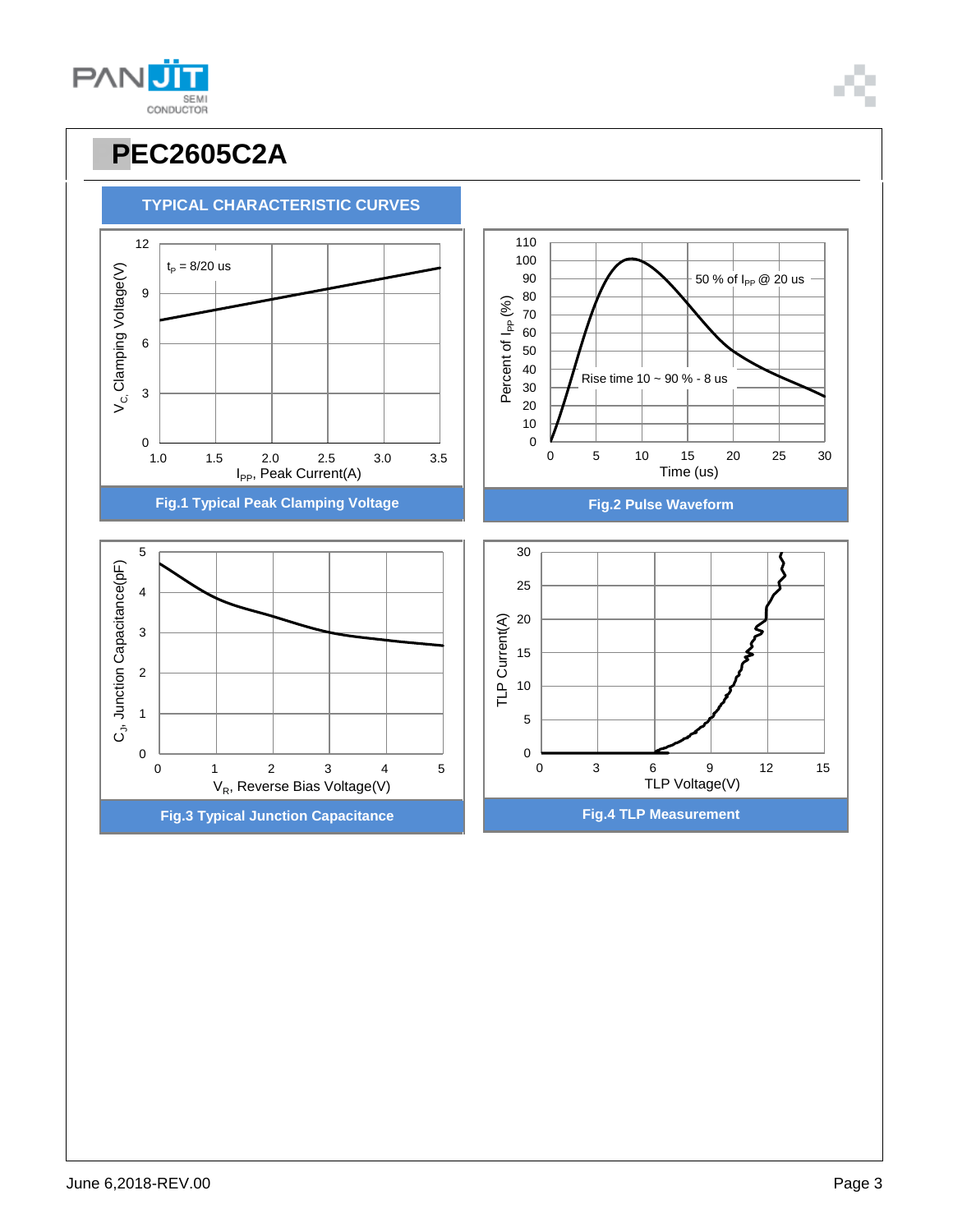



#### **Part No Packing Code Version**

| <b>Part No Packing Code</b> | Package Type | <b>Packing Type</b> | <b>Marking</b> | <b>Version</b> |
|-----------------------------|--------------|---------------------|----------------|----------------|
| PEC2605C2A R1 00001         | SOT-23       | $3K/7"$ Reel        | 62A            | Halogen Free   |

### **Packaging Information & Mounting Pad Layout**